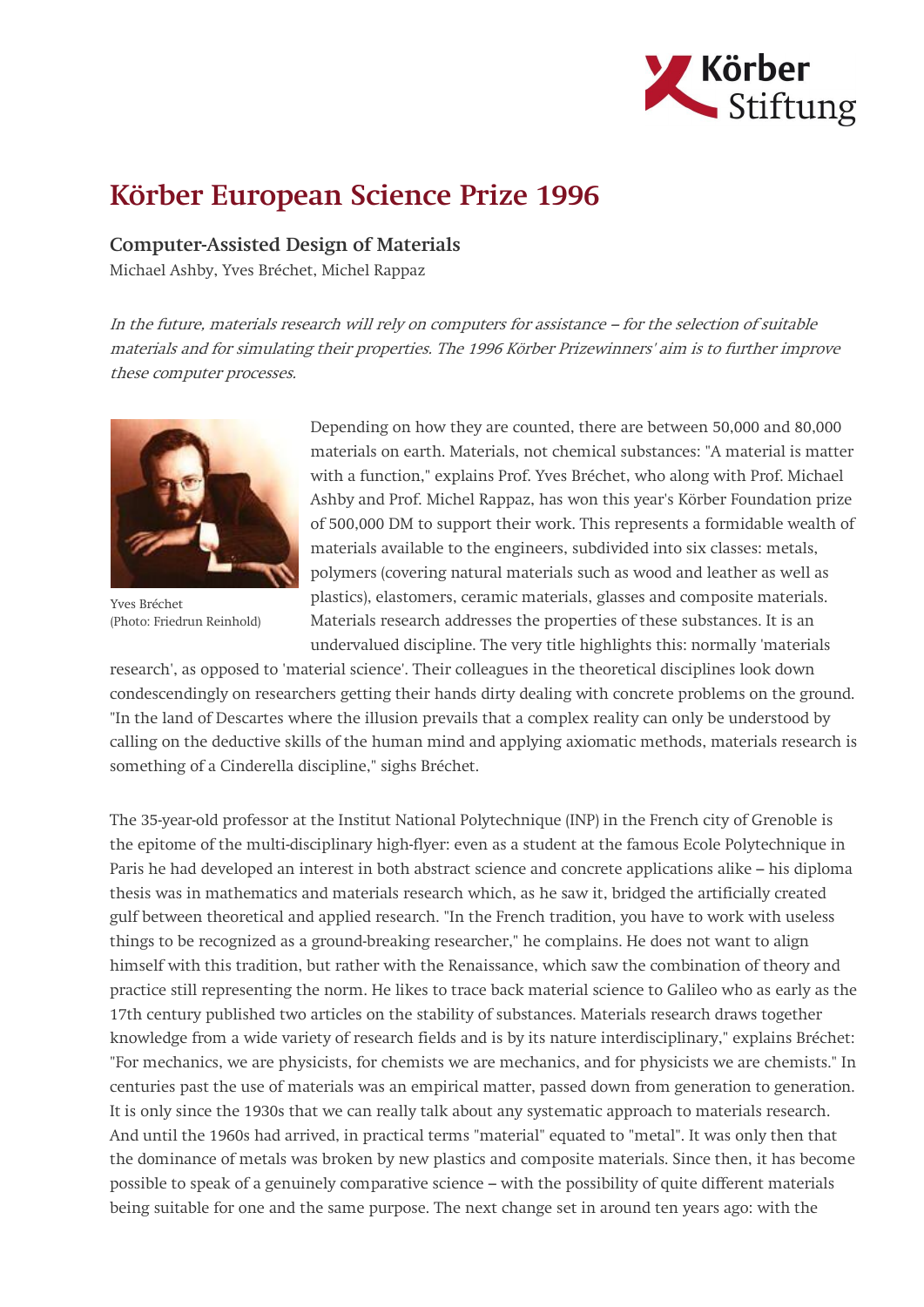

development of ever more powerful computers there are entirely new opportunities being opened up for materials research. However, materials researchers cannot simply adopt computer processes from other disciplines. The aim of the Europe-wide project supported by the Körber Foundation funds is to develop specific methods for use in this field. Apart from Bréchet, the leading lights are the British researcher Michael Ashby at Cambridge University and Michel Rappaz at the Ecole Polytechnique Fédérale in Lausanne (EPFL).

Chemists now have a number of software tools available for 'designing' new materials at the level of the atom and the molecule. Even at macroscopic level (i.e. the range at which we can identify items with the naked eye), there is a wide variety of computer processes providing assistance for engineers, such as CAD software, for example. Materials researchers are interested in an intermediate range labeled by Yves Bréchet as the 'mesoscopic' level – and to date there have been very few computer models in existence here. There are hardly any materials for which it is possible to



A nickel-based superalloy under the electron microscope. (Photo: Friedrun Reinhold)

reach conclusions about their physical properties directly from their atomic structure, and these are not necessarily the most interesting anyway. For example, materials displaying a perfect crystal lattice are extremely brittle. Plasticity does not appear until there are what are termed 'dislocations' in the crystal structure, i.e. points at which the lattice is broken. "Most material properties are derived from defects – just as with people," says Bréchet. While the elementary building blocks of material, atoms and molecules are quite universally and unambiguously determined, at the mesoscopic level the 'units' look quite different: depending on the material and the questions asked, this might amount to instances of dislocation, but may can also relate to grains in metals, the inclusion of other materials or what are termed 'dendrites', i.e. branching structures created when liquid metal is cooled. Michel Rappaz in Lausanne is working on how the creation of such structures can be influenced so as to obtain the best possible materials for the job.



Michel Rappaz (Photo: Friedrun Reinhold)

Rappaz invokes a graphic comparison in explanation of his work: "Look at frozen water, for example. Depending on the environmental conditions, you can have clear ice or snow in any of its many variants." Here, the hexagonal structure of the snowflakes originates in the crystalline structure of the ice. Branching structures also form in the cooling metal in a quite similar fashion. For the most part they grow in from the cooled periphery of the mould towards the middle, however frequently they also spontaneously form 'germs' at the centre of the mould, with such a 'treelet' starting to grow there. When two of these what is known as 'dendrites' meet each other, a grain boundary is formed. Depending on the technical requirements, what the engineers desire varies widely: for many applications the need is for the grain size to be as small as possible, while for others it is all about having the work piece made up of one single 'grain'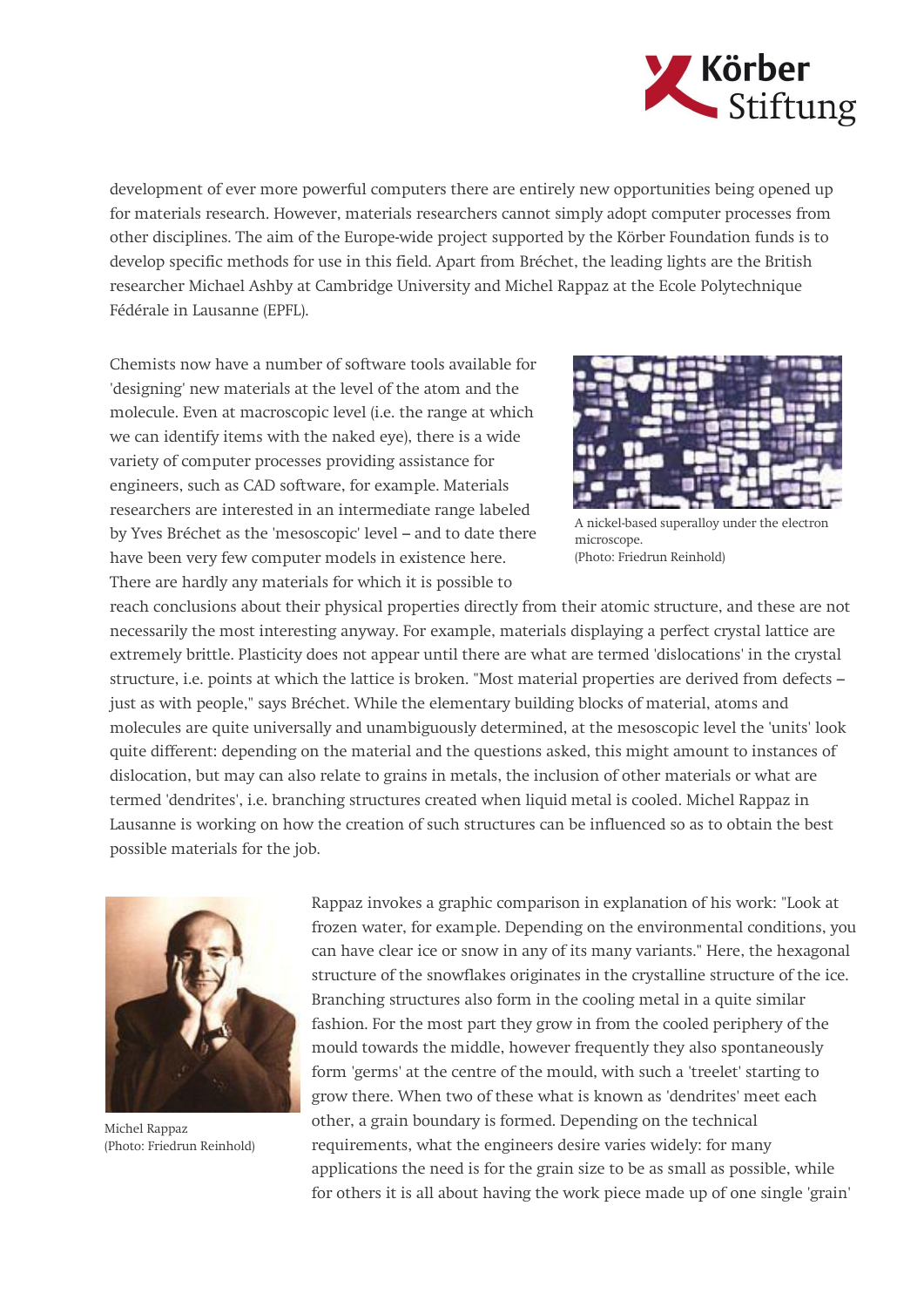

as far as possible, to obtain the most homogeneous properties possible. This is the case, for example, for the rotor blades in aircraft engines or power station turbines. So for Rappaz and his colleagues, it is all about simulating the growth in these metal trees as exactly as possible. The mathematical tool for this is what is known as 'cellular automata'. With these, the volume of the casting mould is divided up into tiny cube-shaped cells, each of which has a specified status. From the known physical laws of the influence of heat, it is now possible to calculate – over discrete time steps – how the status of each cell changes from generation to generation, depending on the status of the neighboring cells. The advantage of this method is that it is possible not only to simulate the structure (and therefore the material properties) of known metal alloys, but one can also experiment with new combinations within the computer. And the possible applications are not restricted solely to metals: Michel Rappaz's team is also simulating the solidification process for cacao butter on behalf of a foodstuffs group.

The fact that selection of the right material for a specific product can represent a problem, and a mathematical one at that, does not immediately occur to the layperson. If, for example, the job is to construct the forks of a racing cycle, it is clear that materials such as glass, polystyrene and rubber cannot be considered. But are aluminum alloys better suited for this purpose than titanium alloys? What about carbon fibre composites? Engineers have traditionally relied on their empirical experience to make the right choice from the thousands of alternatives available. This is the wrong approach, according to Michael Ashby, the third member of the group of Körber Prizewinners. People tend to think conservatively ("we've always used aluminum for this, so



Simulation of grain structure in cooled metal (top) and section of metal rod cast under real conditions (bottom). (Photo: Friedrun Reinhold)

we'll use aluminum again"), and the optimum solution for a material problem is often a very unconventional one. To simplify the engineer's tortuous selection task and to place the procedure on a more objective basis, Ashby has developed a process which he is also marketing as commercial software, under the name "Cambridge Materials Selector" (CMS).

"A good designer does not say: 'I need a metal' or 'I need a polymer'," states Ashby in setting out the problem. "What is required is not a material, but a properties profile." In the case of a bicycle forks, for example, it is all about identifying a material providing the greatest possible strength at the lowest possible weight – as after all the forks must not give way under the load imposed by the cyclist. In Ashby's procedure, all materials are now entered in a system of coordinates in which the specific weight is entered on the one axis, with the rigidity value on the other. It is now a simple mathematical matter to determine the optimum material classes. In the present case there are four candidates: an aluminum and a titanium alloy, a special steel and most carbon fiber composite materials. The process of selecting from these can then continue with reference to other criteria: for a recreational bike the less expensive steel option may be preferred, but with the carbon fiber material reserved for a professional racing cycle.

With the Körber Prize funding of 500,000 DM, Yves Bréchet and Michael Ashby are intending to further refine this computerized process, as selection is not always as simple as in the example of the bicycle.